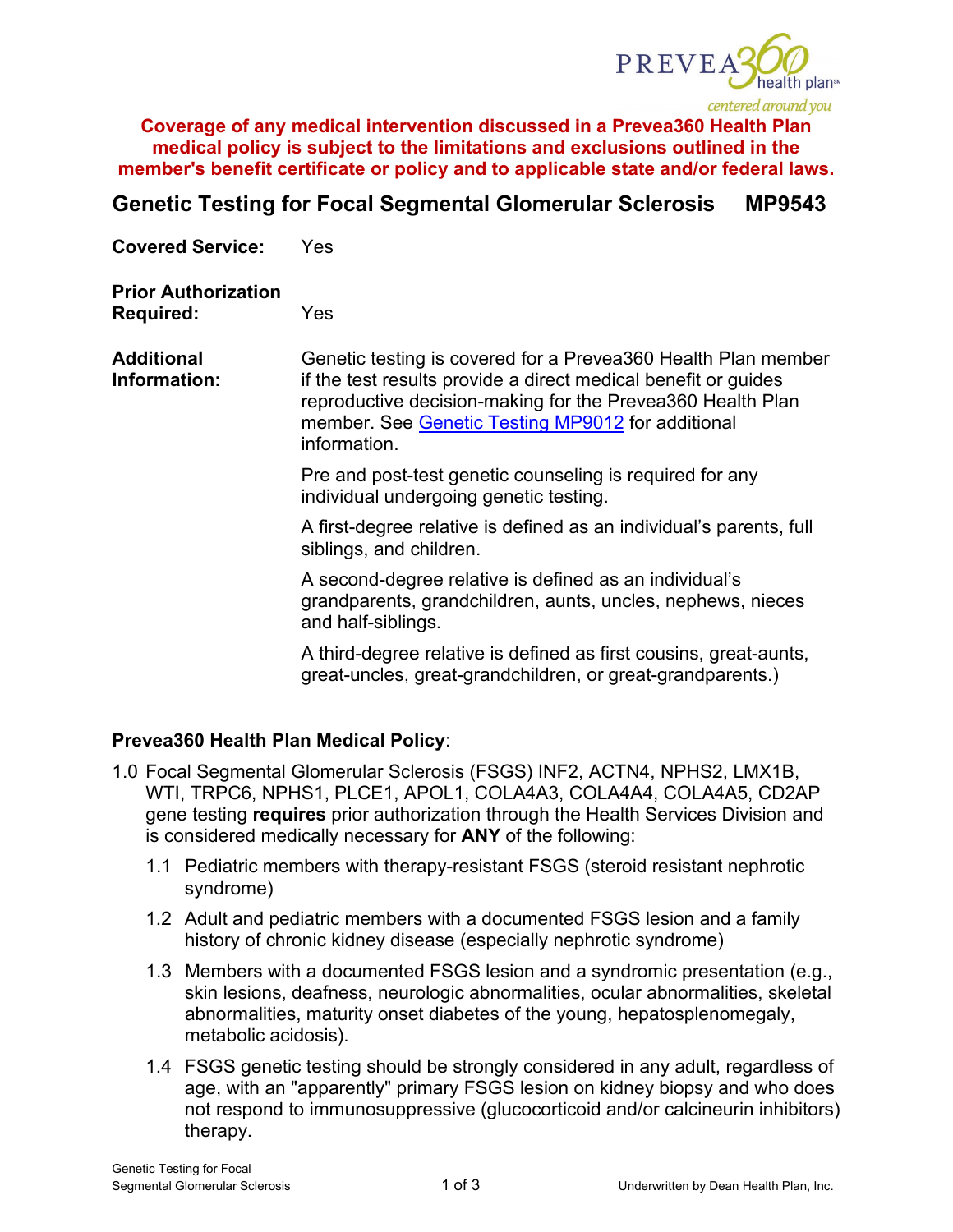

**Coverage of any medical intervention discussed in a Prevea360 Health Plan medical policy is subject to the limitations and exclusions outlined in the member's benefit certificate or policy and to applicable state and/or federal laws.**

- 1.5 FSGS genetic testing is not considered medically necessary for the following:
	- 1.5.1 Adult members with FSGS who do not have a family history of kidney disease or who do not have clinical evidence of a genetic syndrome, especially in members of a population with a very low level of consanguinity
	- 1.5.2 Members with clearly documented causes of secondary FSGS
- 2.0 All other indications not listed above are considered experimental and investigational, and therefore are not medically necessary.

### **CPT/HCPCS Codes Related to MP9543**

The list of codes (and their descriptors, if any) is provided for informational purposes only and may not be all inclusive or current. Listing of a code in this medical policy does not imply that the service described by the code is a covered or non-covered service. Benefit coverage for any service is determined by the member's policy of health coverage with Prevea360 Health Plan. Inclusion of a code above does not imply any right to reimbursement or guarantee claim payment. Other medical policies may also apply*.*

| <b>CPT Code</b> | <b>Description</b>                     |
|-----------------|----------------------------------------|
| 81405           | Molecular Pathology Procedure Level 6  |
| 81406           | Molecular Pathology Procedure Level 7  |
| 81407           | Molecular Pathology Procedure Level 8  |
| 81408           | Molecular Pathology Procedure Level 9  |
| 81479           | Unlisted molecular pathology procedure |